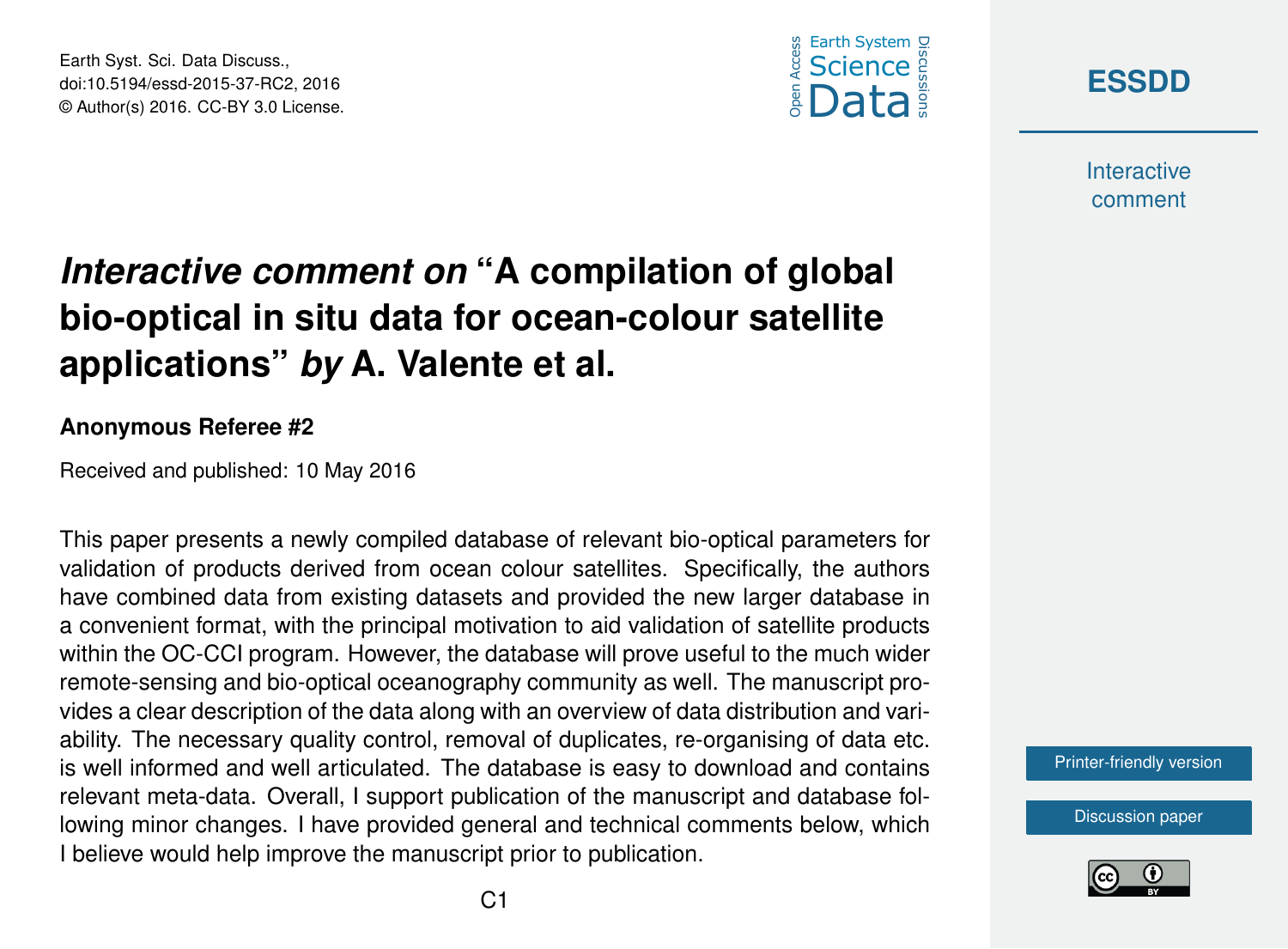## General Comments

- It seems an odd choice to include chla concentrations derived from an in situ fluorometer from the NOMAD database but not for the other datasets. Though I can see that the choice is justified for consistency with previous satellite validations, including these data is unappealing for other potential users. It would be highly desirable to identify these data so that a user can easily choose to omit them. For example, add "chla\_insitu" parameter in addition to "chla\_hplc" and "chla\_fluor", or assign some kind of quality flag. If this is not possible then please include some indication of which data these are (i.e. are they from particular regions, date ranges?) and what (if any) calibrations, quenching corrections, etc. were done to create these data values.

- It would add significant value to the manuscript to plot (and quote the coefficients for) the new relationships for the dataset presented in Fig 10 and 15, with a brief summary of how the new data compilation compliments or improves on the existing relationships shown in the figures.

- The paper provides a good overview of spatial coverage of data. Please add brief information on the temporal coverage (i.e. note any seasonal biases in certain areas or data types).

- It would be preferable, if possible, to include all available wavelengths of observational data (e.g. phytoplankton light absorption, backscatter), rather than providing a subset of waveband averages. Doing so would add value for wider user community, while not diminishing from using the data for satellite validation (details on averaging into satellite wavebands could be provided in the manuscript).

### Technical Comments

- Check all acronyms are defined on first use and that the acronyms are used thereafter. Especially check Es (Page 8, Line 19), HPLC, and CDOM are defined on first use.

- Page 3 Line 26. Change "results" to "data".

**[ESSDD](http://www.earth-syst-sci-data-discuss.net/)**

**Interactive** comment

[Printer-friendly version](http://www.earth-syst-sci-data-discuss.net/essd-2015-37/essd-2015-37-RC2-print.pdf)

[Discussion paper](http://www.earth-syst-sci-data-discuss.net/essd-2015-37)